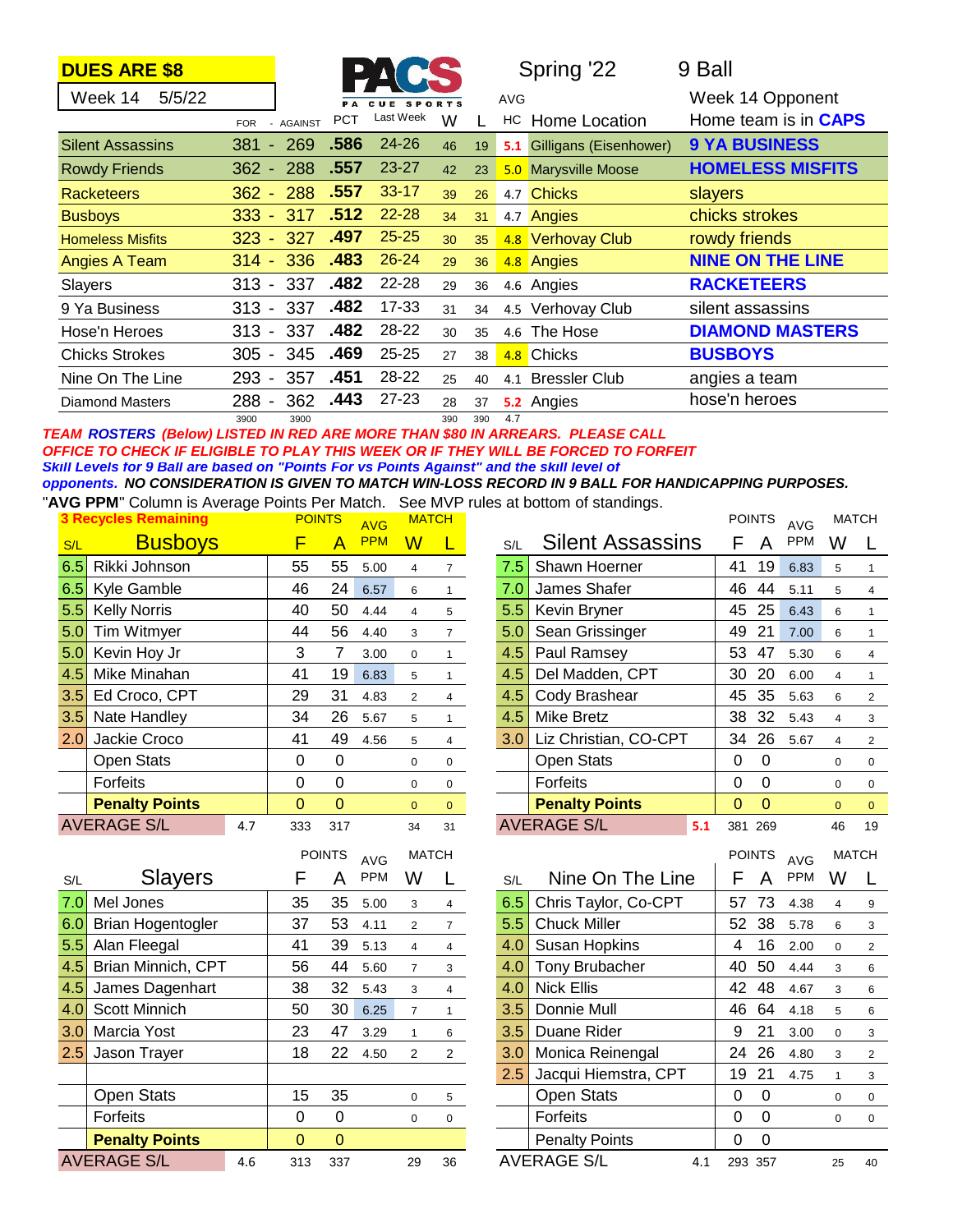|     |                           | <b>POINTS</b> |          | <b>AVG</b> | <b>MATCH</b>   |                | <b>3 Recycles Remaining</b> |                       |     |    | <b>POINTS</b> | <b>AVG</b> |           | <b>MATCH</b>   |
|-----|---------------------------|---------------|----------|------------|----------------|----------------|-----------------------------|-----------------------|-----|----|---------------|------------|-----------|----------------|
| S/L | <b>Homeless Misfits</b>   | F             | Α        | <b>PPM</b> | W              |                | S/L                         | <b>Racketeers</b>     |     | F. | A             | <b>PPM</b> | ${\sf W}$ |                |
| 7.5 | Dave Burd                 | 36            | 34       | 5.14       | 3              | $\overline{4}$ | 7.5                         | Ed Kearney            |     | 69 | 51            | 5.75       | 7         | 5              |
| 6.0 | Kevin Villarreal, Co-CPT  | 45            | 55       | 4.50       | 3              | $\overline{7}$ | 6.0                         | Jack Finney           |     | 47 | 23            | 6.71       | 6         | $\mathbf{1}$   |
| 6.0 | <b>Terry Ballent</b>      | 52            | 48       | 5.20       | $\overline{4}$ | 6              | 5.0                         | Shane Wingler         |     | 34 | 26            | 5.67       | 4         | $\overline{2}$ |
| 5.0 | Josh Hughes               | 22            | 38       | 3.67       | 2              | $\overline{4}$ | 4.5                         | Rick Johnson, CPT     |     | 42 | 38            | 5.25       | 4         | 4              |
| 5.0 | Tim Meise, CPT            | 26            | 24       | 5.20       | 3              | $\overline{2}$ | 4.0                         | Dean Martin           |     | 51 | 39            | 5.67       | 5         | 4              |
| 5.0 | <b>Rich Anderson</b>      | 53            | 37       | 5.89       | 6              | 3              | 4.0                         | <b>Bob Cohan</b>      |     | 23 | -37           | 3.83       | 2         | 4              |
| 3.5 | Darlene Houck             | 35            | 35       | 5.00       | $\overline{4}$ | 3              | 3.5                         | <b>Bob Sturman</b>    |     | 39 | 31            | 5.57       | 4         | 3              |
| 3.0 | <b>Rick Lawson</b>        | 35            | 35       | 5.00       | 3              | $\overline{4}$ | 3.0                         | <b>Scott Shuffler</b> |     | 34 | 16            | 6.80       | 4         |                |
| 2.5 | Tim Meise Jr              | 19            | 21       | 4.75       | 2              | $\overline{2}$ |                             |                       |     |    |               |            |           |                |
|     | Open Stats                | 0             | $\Omega$ |            | $\mathbf 0$    | 0              |                             | <b>Open Stats</b>     |     | 23 | 27            |            | 3         | 2              |
|     | Forfeits                  | 0             | $\Omega$ |            | $\mathbf 0$    | 0              |                             | Forfeits              |     | 0  | $\Omega$      |            | 0         | $\mathbf 0$    |
|     | <b>Penalty Points</b>     | $\mathbf{0}$  | $\Omega$ |            |                |                |                             | <b>Penalty Points</b> |     | 0  | $\Omega$      |            |           |                |
|     | <b>AVERAGE S/L</b><br>4.8 | 323           | 327      |            | 30             | 35             |                             | <b>AVERAGE S/L</b>    | 4.7 |    | 362 288       |            | 39        | 26             |

|               | <b>3 Recycles Remaining</b> |     |         | <b>POINTS</b> | <b>AVG</b> |                | <b>MATCH</b>   |
|---------------|-----------------------------|-----|---------|---------------|------------|----------------|----------------|
| S/L           | <b>Racketeers</b>           |     |         | A             | <b>PPM</b> | w              |                |
| 7.5           | Ed Kearney                  |     | 69      | 51            | 5.75       | 7              | 5              |
| 6.0           | <b>Jack Finney</b>          |     | 47      | 23            | 6.71       | 6              | 1              |
| 5.0           | Shane Wingler               |     | 34      | 26            | 5.67       | 4              | 2              |
| 4.5           | Rick Johnson, CPT           |     | 42      | 38            | 5.25       | 4              | 4              |
| 4.0           | Dean Martin                 |     | 51      | 39            | 5.67       | 5              | 4              |
| 4.0           | <b>Bob Cohan</b>            |     | 23      | 37            | 3.83       | $\mathfrak{p}$ | 4              |
| $3.5^{\circ}$ | <b>Bob Sturman</b>          |     | 39      | 31            | 5.57       | 4              | 3              |
| 3.0           | <b>Scott Shuffler</b>       |     | 34      | 16            | 6.80       | 4              | 1              |
|               |                             |     |         |               |            |                |                |
|               | <b>Open Stats</b>           |     | 23      | 27            |            | 3              | $\overline{2}$ |
|               | <b>Forfeits</b>             |     | 0       | 0             |            | 0              | 0              |
|               | <b>Penalty Points</b>       |     | 0       | 0             |            |                |                |
|               | <b>AVERAGE S/L</b>          | 4.7 | 362 288 |               |            | 39             | 26             |

|        |                           |          | <b>POINTS</b> | <b>AVG</b> |                | <b>MATCH</b>   |     |                        |     | <b>POINTS</b> |          | AVG        | <b>MATCH</b>   |          |
|--------|---------------------------|----------|---------------|------------|----------------|----------------|-----|------------------------|-----|---------------|----------|------------|----------------|----------|
| S/L    | <b>Rowdy Friends</b>      |          | Α             | <b>PPM</b> | 0              |                | S/L | <b>Diamond Masters</b> |     | F             | A        | <b>PPM</b> | W              |          |
| 7.5    | <b>Chris Hess</b>         | 44       | 26            | 6.29       | 5              | $\overline{2}$ | 6.5 | Ron Straw              |     | 22            | 38       | 3.67       | $\overline{2}$ | 4        |
| 6.5    | John Lamplugh             | 51       | 39            | 5.67       | $\overline{7}$ | $\overline{2}$ | 6.5 | <b>Duck Nornhold</b>   |     | 20            | 30       | 4.00       | $\overline{2}$ | 3        |
| 6.0    | Scott Gibson, CPT         | 45       | 35            | 5.63       | 5              | 3              | 6.5 | Larry Fagan            |     | 32            | 28       | 5.33       | $\overline{4}$ | 2        |
| 5.5    | Jim Geedy                 | 0        | 0             | #####      | $\mathbf{0}$   | 0              | 5.5 | Josh Reynolds          |     | 30            | 40       | 4.29       | 3              |          |
| 5.0    | Tobe Toberman             | 41       | 39            | 5.13       | 4              | 4              | 5.0 | Robert Rossi           |     | 36            | 44       | 4.50       | Δ              |          |
| 4.0    | <b>Bill Scharff</b>       | 34       | 36            | 4.86       | 4              | 3              | 5.0 | Joe Lahr               |     | 8             | 22       | 2.67       | $\mathbf 0$    | 3        |
| 4.0    | John Linn                 | 14       | 16            | 4.67       |                | $\overline{2}$ | 4.5 | <b>Andy Ritter</b>     |     | 43            | -37      | 5.38       | 5              | 3        |
| 4.0    | Eric Snyder               | 47       | 43            | 5.22       | 5              | 4              | 4.0 | Clarence Marsh, CPT    |     | 42            | 48       | 4.67       | 4              | 5        |
| 2.5    | <b>Tracy Klinger</b>      | 35       | 25            | 5.83       | 4              | $\overline{2}$ | 3.0 | Stephanie Ozimac       |     | 55            | 75       | 4.23       | 4              | 9        |
| $\ast$ | <b>Open Stats</b>         | 51       | 29            | 6.38       | $\overline{7}$ |                |     | <b>Open Stats</b>      |     | 0             | $\Omega$ |            | 0              | $\Omega$ |
|        | Forfeits                  | 0        | 0             |            | 0              | $\Omega$       |     | Forfeits               |     | 0             | 0        |            | $\mathbf 0$    | $\Omega$ |
|        | <b>Penalty Points</b>     | $\Omega$ | $\Omega$      |            |                |                |     | <b>Penalty Points</b>  |     | $\Omega$      | $\Omega$ |            |                |          |
|        | <b>AVERAGE S/L</b><br>5.0 | 362      | 288           |            | 42             | 23             |     | <b>AVERAGE S/L</b>     | 5.2 | 288 362       |          |            | 28             | 37       |
|        |                           |          |               |            |                |                |     |                        |     |               |          |            |                |          |

Earnie Beck was removed from roster but has all of the "Open Stats" for Rowdy Friends. He IS eligible for MVP in the 4.0-5.5 Category.

|     |                           |              | <b>POINTS</b> | AVG        | <b>MATCH</b> |                |               |                       |     |              | <b>POINTS</b> | <b>AVG</b> |                | <b>MATCH</b> |
|-----|---------------------------|--------------|---------------|------------|--------------|----------------|---------------|-----------------------|-----|--------------|---------------|------------|----------------|--------------|
| S/L | Angies A Team             |              | А             | <b>PPM</b> | W            |                | S/L           | <b>Chicks Strokes</b> |     | F            | А             | <b>PPM</b> | W              |              |
| 6.5 | George Houtz              | 10           | 10            | 5.00       |              |                | 6.5           | <b>Bruce Lenker</b>   |     | 27           | 43            | 3.86       |                | 6            |
| 6.5 | Pete Mavropoulos          | 20           | 20            | 5.00       | 2            | $\overline{2}$ | 6.5           | Stan Kovich, CPT      |     | 28           | 22            | 5.60       |                |              |
| 5.5 | Ken McPherson             | 54           | 46            | 5.40       | 5            | 5              | 5.5           | <b>Krupal Desai</b>   |     | 44           | 46            | 4.89       | 5              | 4            |
| 4.5 | Jim Roberts               | 29           | 51            | 3.63       |              | $\overline{7}$ | $5.5\,$       | <b>Fred Brodbeck</b>  |     | 45           | 45            | 5.00       | 4              | 5            |
| 4.5 | <b>Teresa Nailor</b>      | 13           | 17            | 4.33       |              | $\overline{2}$ | $5.5^{\circ}$ | <b>Frank Moore</b>    |     | 52           | 38            | 5.78       | 5              | 4            |
| 4.5 | Larry Keefe, CPT          | 41           | 39            | 5.13       | 3            | 5              | 4.0           | <b>Pete Servatius</b> |     | 36           | 44            | 4.50       | 3              | 5            |
| 4.5 | Ron John                  | 42           | 38            | 5.25       | 5            | 3              | 4.0           | Wade Brodbeck         |     | 31           | 39            | 4.43       | $\overline{2}$ | 5            |
| 4.0 | <b>Brad Saksek</b>        | 54           | 56            | 4.91       | 5            | 6              | 3.0           | <b>Kerrin Lutz</b>    |     | 28           | 42            | 4.00       | 2              | 5            |
| 3.0 | John Beaulieu             | 45           | 55            | 4.50       | 5            | 5              | $2.5^{\circ}$ | Nate Berkebile        |     | 14           | 26            | 3.50       |                | 3            |
|     | <b>Open Stats</b>         | 6            | 4             |            |              | 0              |               | Open Stats            |     | 0            | 0             |            | 0              | 0            |
|     | Forfeits                  | $\Omega$     | $\Omega$      |            | 0            | 0              |               | <b>Forfeits</b>       |     | 0            | $\Omega$      |            | 0              | $\mathbf 0$  |
|     | <b>Penalty Points</b>     | $\mathbf{0}$ | $\Omega$      |            |              |                |               | <b>Penalty Points</b> |     | $\mathbf{0}$ | $\Omega$      |            |                |              |
|     | <b>AVERAGE S/L</b><br>4.8 | 314          | 336           |            | 29           | 36             |               | <b>AVERAGE S/L</b>    | 4.8 |              | 305 345       |            | 27             | 38           |

| AVG  | <b>MATCH</b> |    |     |                       |     | <b>POINTS</b> |             | <b>AVG</b> | <b>MATCH</b> |             |
|------|--------------|----|-----|-----------------------|-----|---------------|-------------|------------|--------------|-------------|
| PPM  | W            |    | S/L | <b>Chicks Strokes</b> |     |               | А           | <b>PPM</b> | W            |             |
| 5.00 | 1            | 1  | 6.5 | <b>Bruce Lenker</b>   |     | 27            | 43          | 3.86       | 1            | 6           |
| 5.00 | 2            | 2  | 6.5 | Stan Kovich, CPT      |     | 28            | 22          | 5.60       | 4            | 1           |
| 5.40 | 5            | 5  | 5.5 | <b>Krupal Desai</b>   |     | 44            | 46          | 4.89       | 5            | 4           |
| 3.63 | 1            | 7  | 5.5 | <b>Fred Brodbeck</b>  |     | 45            | 45          | 5.00       | 4            | 5           |
| 4.33 | 1            | 2  | 5.5 | <b>Frank Moore</b>    |     | 52            | 38          | 5.78       | 5            | 4           |
| 5.13 | 3            | 5  | 4.0 | <b>Pete Servatius</b> |     | 36            | 44          | 4.50       | 3            | 5           |
| 5.25 | 5            | 3  | 4.0 | Wade Brodbeck         |     | 31            | 39          | 4.43       | 2            | 5           |
| 4.91 | 5            | 6  | 3.0 | <b>Kerrin Lutz</b>    |     | 28            | 42          | 4.00       | 2            | 5           |
| 4.50 | 5            | 5  | 2.5 | Nate Berkebile        |     | 14            | 26          | 3.50       | 1            | 3           |
|      | 1            | 0  |     | <b>Open Stats</b>     |     | 0             | 0           |            | 0            | 0           |
|      | 0            | 0  |     | Forfeits              |     | 0             | 0           |            | 0            | $\mathbf 0$ |
|      |              |    |     | <b>Penalty Points</b> |     | 0             | $\mathbf 0$ |            |              |             |
|      | 29           | 36 |     | <b>AVERAGE S/L</b>    | 4.8 | 305 345       |             |            | 27           | 38          |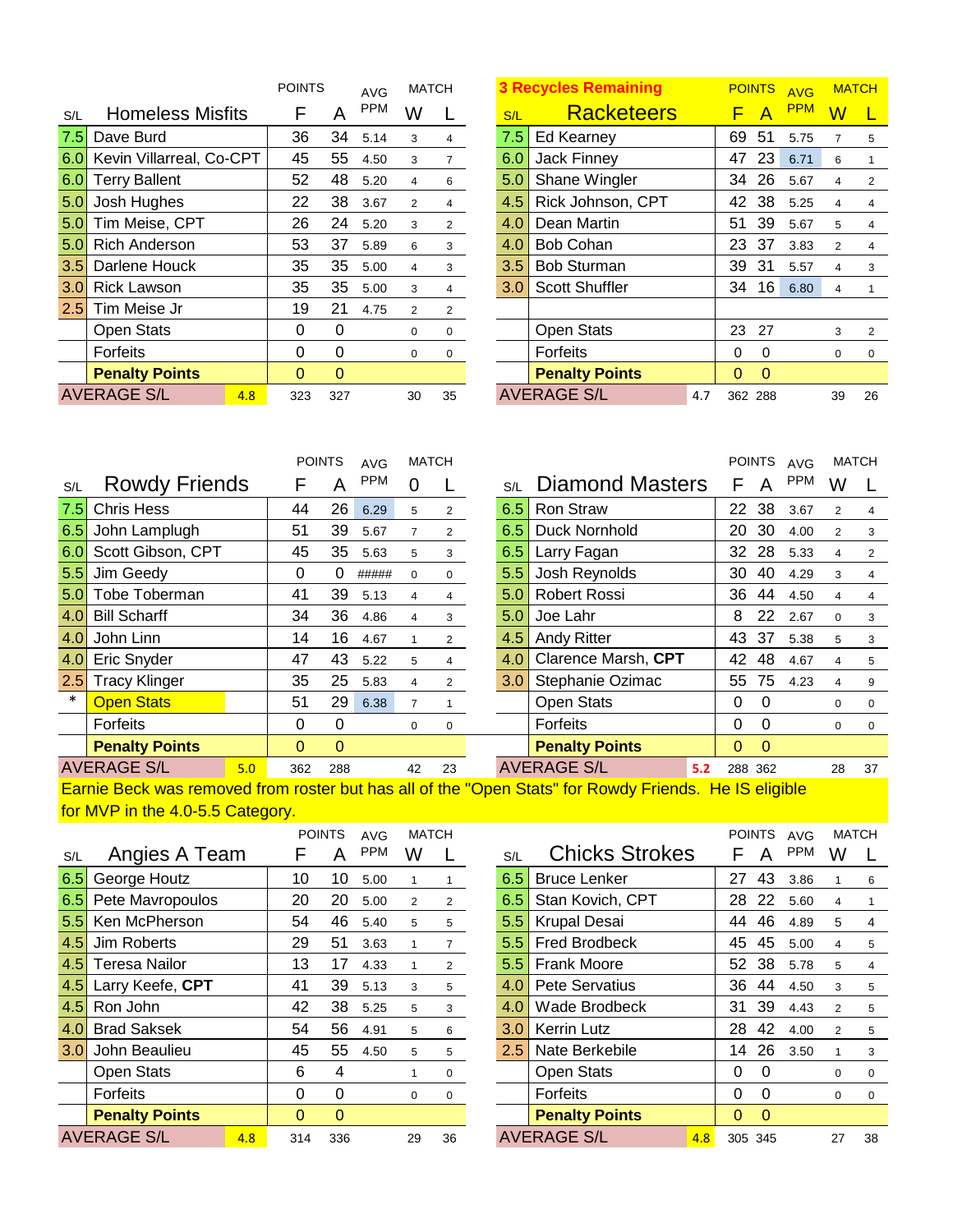|                  | <b>3 Recycles Remaining</b> |     |          | <b>POINTS</b> | <b>AVG</b> | <b>MATCH</b>            |                |     | <b>3 Recycles Remaining</b> |     |          | <b>POINTS</b>  | <b>AVG</b> | <b>MATCH</b>            |                |
|------------------|-----------------------------|-----|----------|---------------|------------|-------------------------|----------------|-----|-----------------------------|-----|----------|----------------|------------|-------------------------|----------------|
| S/L              | 9 Ya Business               |     |          | A             | <b>PPM</b> | $\overline{\mathsf{W}}$ |                | S/L | <b>Hose'n Heroes</b>        |     | F        | $\overline{A}$ | <b>PPM</b> | $\overline{\mathsf{W}}$ |                |
| 7.0              | Powder Zeigler              |     | 48       | 42            | 5.33       | 5                       | 4              | 7.0 | <b>Mike Fisher</b>          |     | 41       | 39             | 5.13       | 5                       | 3              |
| 6.5              | <b>Rick Boyer</b>           |     | 45       | 45            | 5.00       | 5                       | 4              | 5.5 | MK Thapa                    |     | 26       | 24             | 5.20       | 2                       | 3              |
| 5.5              | Jenn Kelly                  |     | 40       | 50            | 4.44       | $\overline{4}$          | 5              | 5.0 | Denis Welker                |     | 14       | 26             | 3.50       |                         | 3              |
| 5.0 <sub>1</sub> | Forrest Aeppli, CPT         |     | 28       | 22            | 5.60       | 3                       | $\overline{2}$ | 4.5 | Mike McFarland              |     | 29       | 31             | 4.83       | 3                       | 3              |
| 4.5              | Dan Benson                  |     | 38       | 42            | 4.75       | $\overline{4}$          | 4              | 4.5 | Kevin Joy                   |     | 44       | 46             | 4.89       | 4                       | 5              |
| 4.0              | <b>Zach Morrill</b>         |     | 2        | 8             | 2.00       | $\mathbf 0$             |                | 4.5 | <b>Winston Beshore</b>      |     | 24       | 26             | 4.80       | 3                       | $\mathfrak{p}$ |
| 3.5              | <b>Ellie Heinly</b>         |     | 44       | 46            | 4.89       | $\overline{4}$          | 5              | 4.0 | <b>Eric Wertz</b>           |     | 22       | 28             | 4.40       | 2                       | 3              |
| 2.5              | Mike Hardy                  |     | 12       | 18            | 4.00       | 1                       | 2              | 3.0 | Pete Papadopoulos           |     | 41       | 59             | 4.10       | 3                       | 7              |
| <b>2.0</b>       | Ike Aeppli                  |     | 34       | 36            | 4.86       | 3                       | 4              | 3.0 | Steve Shipp, CPT            |     | 64       | 46             | 5.82       | 6                       | 5              |
|                  | <b>Open Stats</b>           |     | 22       | 28            |            | $\overline{2}$          | 3              |     | <b>Open Stats</b>           |     | 8        | 12             |            |                         |                |
|                  | Forfeits                    |     | $\Omega$ | $\Omega$      |            | $\mathbf 0$             | 0              |     | Forfeits                    |     | $\Omega$ | $\Omega$       |            | 0                       | $\Omega$       |
|                  | <b>Penalty Points</b>       |     | 0        | 0             |            |                         |                |     | <b>Penalty Points</b>       |     | $\Omega$ | $\Omega$       |            |                         |                |
|                  | <b>AVERAGE S/L</b>          | 4.5 | 313      | 337           |            | 31                      | 34             |     | <b>AVERAGE S/L</b>          | 4.6 | 313 337  |                |            | 30                      | 35             |

If a player releases (throws or slams) his stick in frustration onto the table, the opposing player will receive all remaining points that are on the table (regardless of whether any balls were disturbed). Players are expected to exhibit good sportsmanship and to respect the pool tables. It is a privilege to be able to play in the venues that we play.

**Timeouts** are not to exceed 1 minute and begin at the time the timeout is called.

Handicaps 5.0 and above receive 1 timeout per game.

Handicaps 2.0-4.5 receive 2 timeouts per game. (Yes, "2.0"s only get 2 timeouts in 9 ball) "2.0"s no longer get sideline coaching.

Each player may change coaches 1 time per match. Once the new coach is named, the player can not switch back to the original coach. Once the coach walks away from the pool table, the timeout is over.

**RECYCLING (Ghost Rule**): Each team may recycle 4 **times** during the session and no more than once in a given night. Recycled player can be any skill level (except "7.5") as long as the "26.0" rule is met.

A player may be recycled in back to back matches and can be used at any time and for any reason (including if a team has all 9 players present). The recycling team gets to choose the player to be recycled and does not have to give any advance notice that it may recycle.

Recycling is not permitted in the last 2 weeks of the session.

New players may not be added during the last 3 weeks of the regular session.

If the team match is going very quickly, the 5th match does not have to start until 9:40 PM in the event that 1 of the teams does not have their 5th player present yet. If a player leaves early and does not play, the team of that player loses the right to exercise the 9:40 rule to their benefit.

"Push Shots" following the break ARE permitted. **THEY MUST BE CALLED**

3 consecutive fouls in one game does NOT result in a loss of game.

Only (1) "7.5" can play per team per night.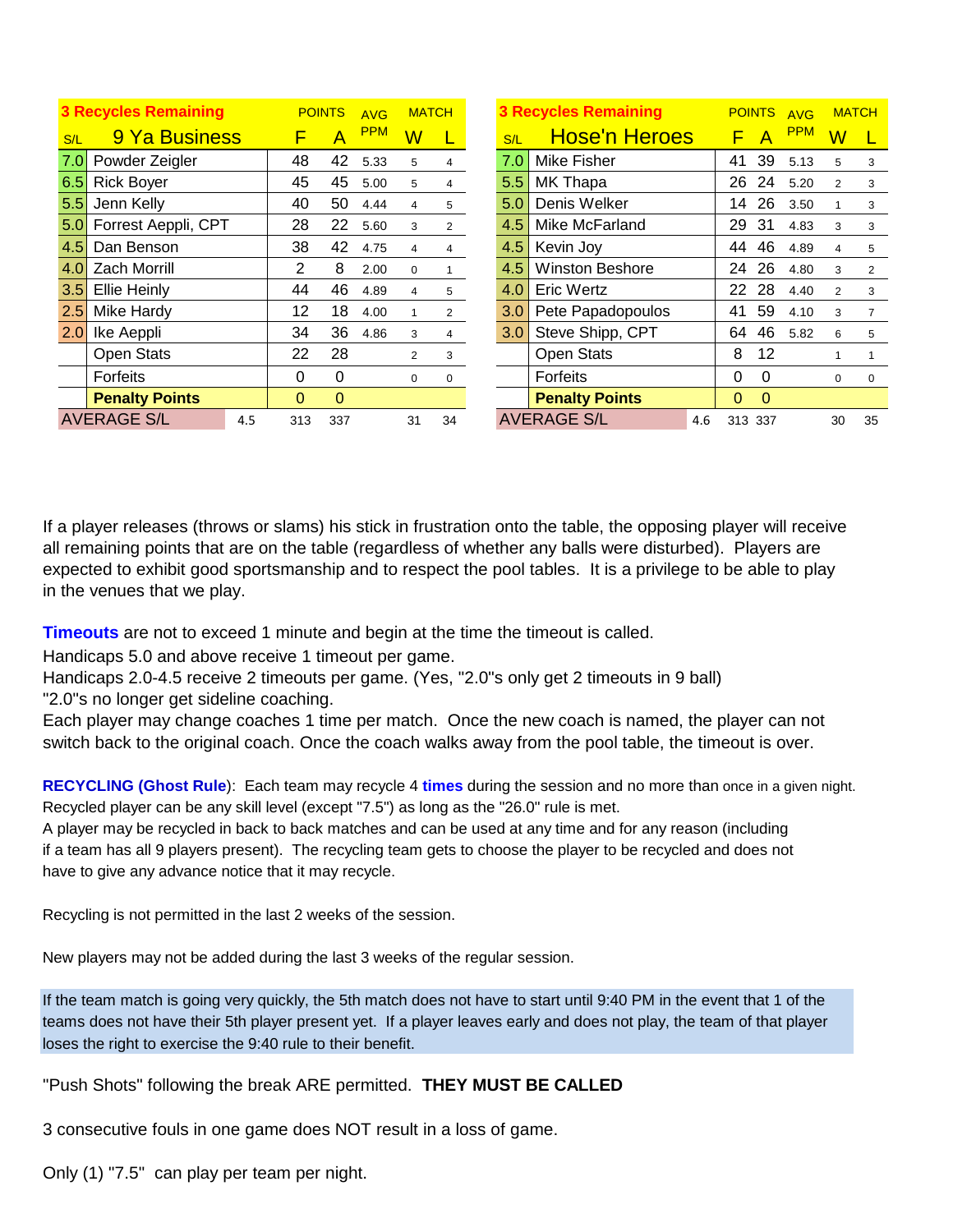# **Projected \*Payouts for**

| <b>Tournament Champions</b>       | \$2,300 |
|-----------------------------------|---------|
| <b>Tournament 2nd place</b>       | \$1,320 |
| <b>Division Winner</b>            | \$360   |
| <b>Week 18 Winners (\$80 x 6)</b> | \$480   |
| <b>Random Drawing Winner</b>      | \$240   |
| <b>Total Cash Payouts</b>         | \$4,700 |

# **\* Payouts are projected under the assumption that all projected revenue was collected Any shortfall will reduce (dollar for dollar) the amounts paid out to the Tourney Champions**

Any team that does not make the postseason, but also does not forfeit any individual matches will have their team entered into a random drawing with the other "non postseason teams" from this division for a chance to win \$ **240** in credits for the following session dues.

**\*\*\*In week 18, the winning team of each match will receive \$80 (If 25-25 tie, each team will receive \$40). Week 18 IS a "pay to play" week like all other regular session matches** 

**The teams that play in the Wildcard round of playoffs (#3, 4, 5, 6 Seeds) do not have to pay for those matches. Teams playing in Semifinals and Finals do pay for those matches since it will also be included as Week 1 and Week 2 of the new session**

Players must play at least **8** matches to be eligible for individual awards for this session/division.

Players must play at least **6** matches to qualify for postseason for this session/division.

Forfeits ( for this division) **during the regular session** will be handled as follows…

The team that is forfeiting the individual match will receive a 0-10 loss, but will still be responsible to pay for that match.

The team that is the beneficiary of the forfeit will receive a 7-3 win and will not pay the \$8 for that match.

If a team is the beneficiary of a forfeit, their "named player" will still receive credit for a match played in regards to postseason eligibility.

If it is decided that a team is forfeiting too many matches which is creating unfairness within the division, the league office has the right to remove the team and may create a new schedule for the remainder of the session.

**In postseason**, the beneficiary of a forfeit will receive 10 points. The "forfeiting team" will receive 0 points.

*Break And Funs Last Week Total Break And Funs*

| Chris Taylor  | 3 |
|---------------|---|
| Dave Burd     | 2 |
| Rikki Johnson |   |